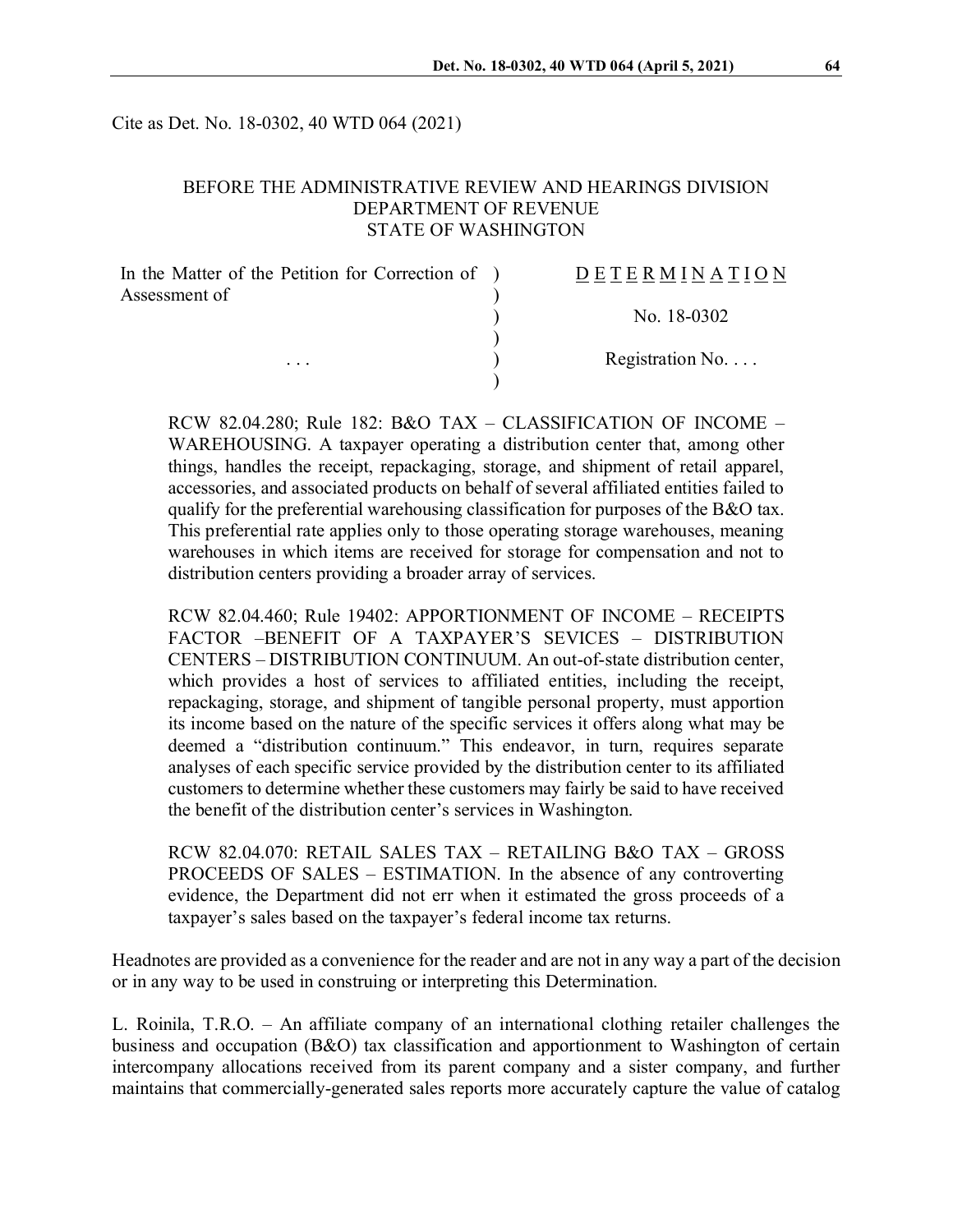and internet sales made by the affiliate Taxpayer into Washington than do the affiliate Taxpayer's [5[1](#page-1-0)-State Apportionment Schedule]. Petition granted in part and denied in part.<sup>1</sup>

## ISSUES

- 1. What is the proper tax classification of Taxpayer's income under Chapter 82.04 RCW?
- 2. Whether, under RCW 82.04.462 and WAC 458-20-19402 (Rule 19402), certain intercompany allocations received by Taxpayer from affiliated entities are attributable to the Washington retail outlets of the affiliated entities for apportionment purposes?
- 3. Whether, under RCW 82.04.070, the use of Taxpayer's [51-State Apportionment Schedule] was the appropriate source for determining Taxpayer's gross income from catalog and internet sales sourced to Washington, when Taxpayer maintains that another source ultimately provides a more accurate measure?

# FINDINGS OF FACT

 $\ldots$  Taxpayer, a wholly owned subsidiary of  $\ldots$  (Parent),<sup>[2](#page-1-1)</sup> is headquartered in [out-of-state], where it operates a distribution center that, among other things, handles the receipt, repackaging, storage, and shipment of retail apparel, accessories, and associated products on behalf of affiliated entities. In addition, Taxpayer is the entity within the corporate structure responsible for processing and shipping all catalog and Internet sales group-wide. As a result of this activity, Taxpayer collects and remits retail sales tax and pays retailing B&O tax on all sales sourced to Washington that both it makes and that its affiliates make.

. . . .

As part of its operation, Taxpayer has entered into a Distribution Services Agreement with [Affiliate 1], one of the numerous sister companies within [Parent's] corporate structure. This agreement delineates Taxpayer's "core" services as follows:

- "Receiving" consists of the following: (a) receipt of Specialty Retail Products from domestic or foreign vendors; (b) interaction with affiliates of [Affiliate 1] regarding logistics, tracking and customs compliance associated with the receipt of Specialty Retail Products; (c) inspections and acceptance or rejection of Specialty Retail Products received; and (d) coordination of incoming transportation deliveries.
- "Repackaging" consists of the following: (a) organizing recapping stations within distribution facilities; (b) opening received packages of Specialty Retail Products; (c) sorting Specialty Retail Products and repackaging Specialty Retail Products as required to fulfill orders of retail stores affiliated with [Affiliate 1] and the catalogue and Internet orders received by [Affiliate

. . . .

<span id="page-1-0"></span><sup>&</sup>lt;sup>1</sup> Identifying details regarding the taxpayer and the assessment have been redacted pursuant to RCW 82.32.410.

<span id="page-1-1"></span><sup>2</sup> [Parent] is a [out-of-state]-based specialty retailer that owns a series of retail stores across the United States, including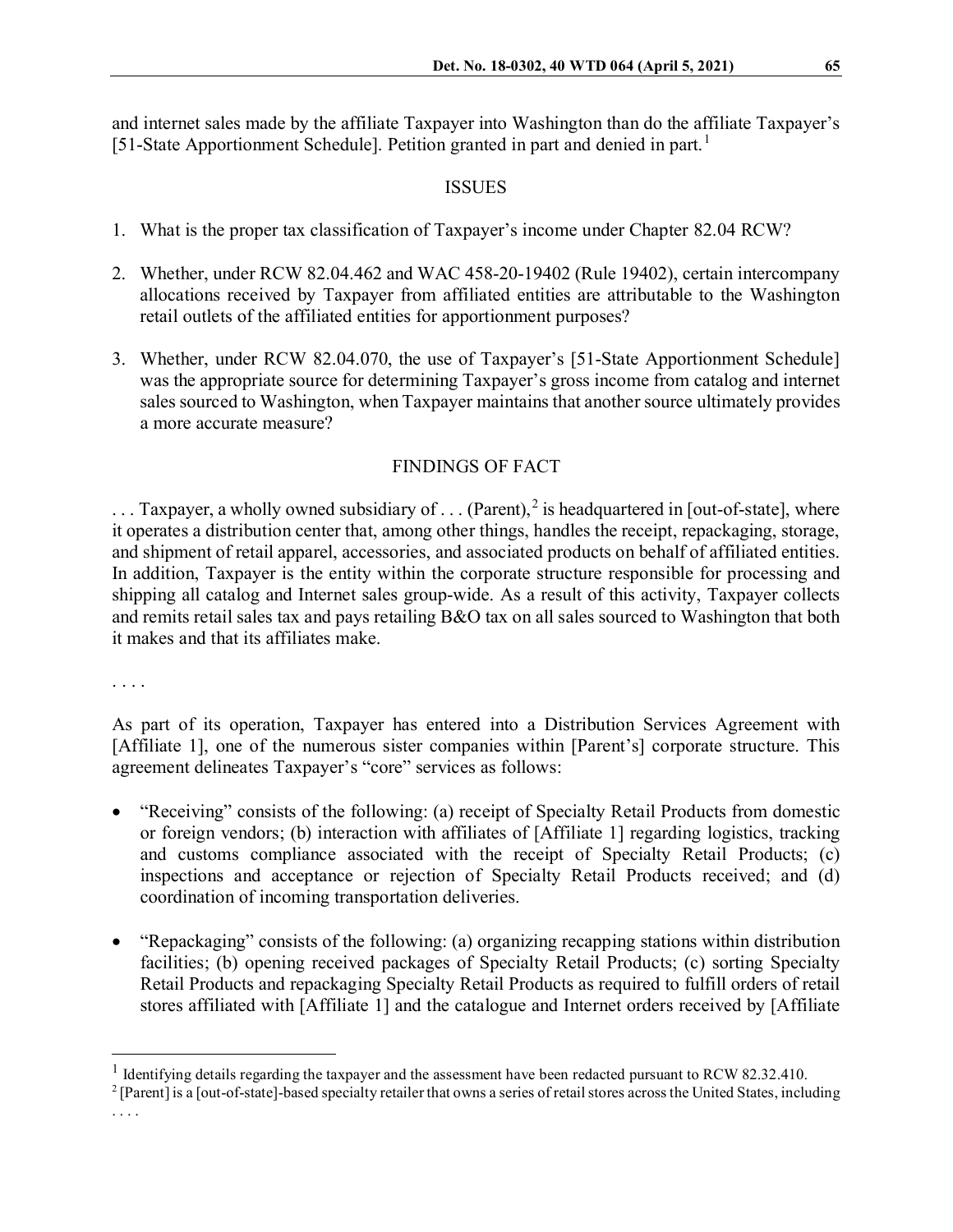1]; and (d) labeling of products and packages in a manner that complies with applicable regulations by [Affiliate 1].

- "Sorting" consists of the following: (a) organizing storage space within distribution facilities; (b) retaining Specialty Retail Products for future repackaging and shipping; (c) securing Specialty Retail Products within distribution facilities; and (d) delivering storage of Specialty Retail Products to off-site locations if necessary.
- "Shipping" consists of the following: (a) coordinating outgoing transportation deliveries; (b) interacting with [Affiliate 1] and affiliated parties of [Affiliate 1] regarding the payment of any highway use taxes, fuel taxes or other taxes, insurance claims or other costs incurred in shipping; (c) interacting with [Affiliate 1] and affiliated parties of [Affiliate 1] regarding the receipt of Specialty Retail Products by [Affiliate 1], by the retail stores and by direct customers of the catalog and Internet operations of [Affiliate 1]; and (d) interacting with [Affiliate 1] and affiliated parties of [Affiliate 1] regarding goods damaged in transit or otherwise rejected goods transferred between retail stores, goods transferred between [Affiliate 1] and retail stores or goods subsequently sold to third parties.

In addition, Taxpayer has entered into a "Merchandise Inspection Agreement" with its Parent. By the terms of this agreement, Taxpayer performs the following services for the Parent:

- 1) Accepts delivery of goods on behalf of [Parent] at [Taxpayer's] or an affiliated entity's shipping dock immediately prior to pick up by common carrier for delivery to [Parent];
- 2) Inspects the goods; and
- 3) For purposes of such delivery, accepts or rejects such goods.

The following diagram represents the synergistic effect of the agreements:

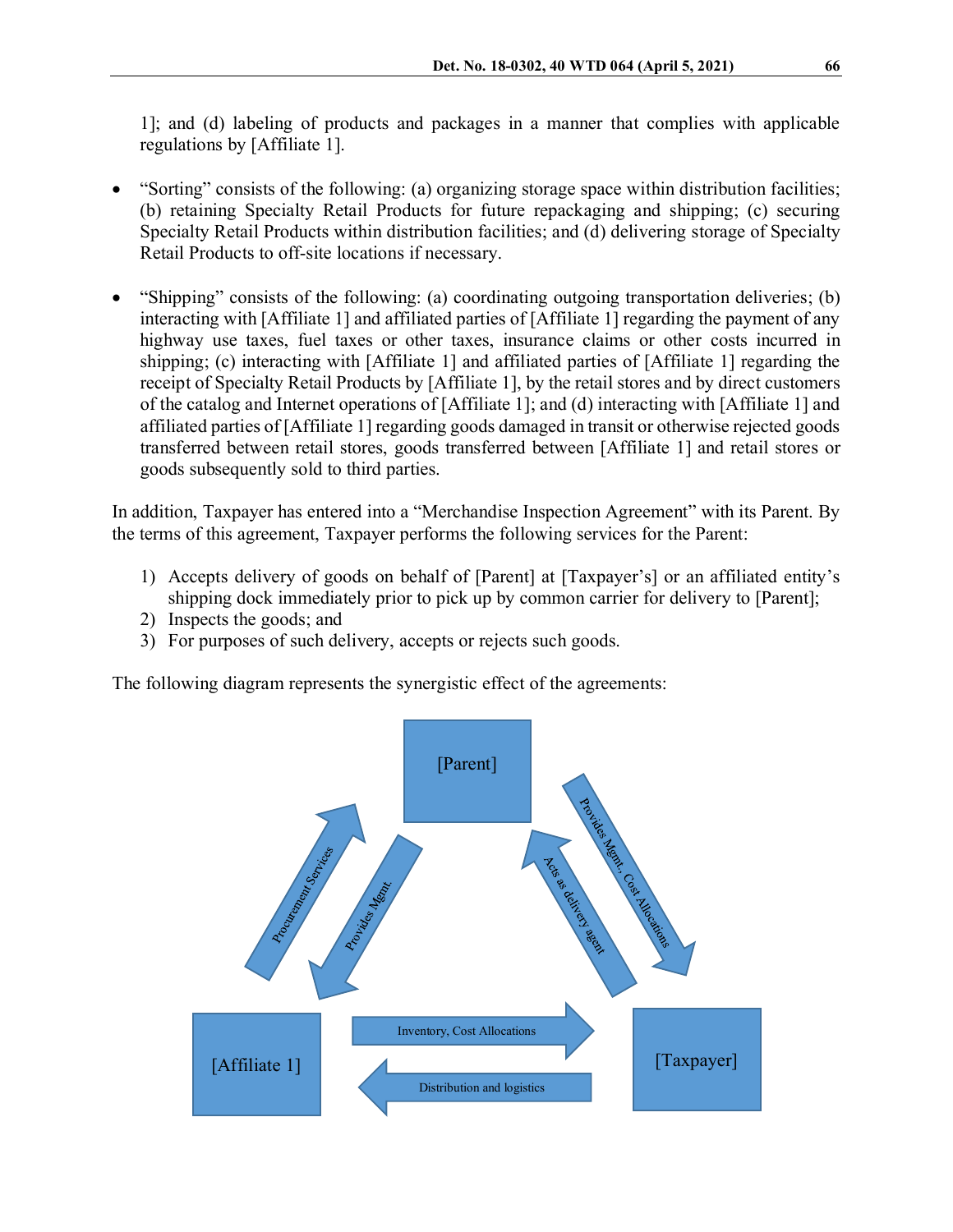Both the Distribution Agreement and the Merchandise Inspection Agreement create agency relationships under which [Affiliate 1], in the former, and the Parent Company, in the latter, act as principal and Taxpayer as agent.

In 2014, the Department's Audit Division (Audit) commenced a review of Taxpayer's books and records for the period of February 1, 2009, through December 31, 2012 (audit period). During the course of that review, Audit made a number of findings, two of which are relevant here. First, Audit found that the Taxpayer had failed to report any of the income it received through intercompany charges, which, in Audit's view, should have been reported under the service and other activities B&O tax classification. Second, Audit found that the Taxpayer had underreported its retail sales on its combined excise tax returns since these amounts proved lower than the amount of retail sales Taxpayer reported on its federal income tax returns.

On March 31, 2016, as a result of the Audit Division's review, the Department issued a tax assessment for  $\$\ldots$$ , which includes  $\$\ldots$$  in retail sales tax,  $\$\ldots$$  in retailing B&O tax,  $\$\ldots$$  in service and other activities B&O tax, and \$ . . . in interest.

Taxpayer then petitioned us for review of the full amount of the tax assessment. In support of its petition, Taxpayer raised two exceptions. First, Taxpayer asserted that the Department had incorrectly sourced the intercompany allocations Taxpayer had received from affiliated entities to Washington, on one of two grounds. In Taxpayer's view, Audit improperly classified its business activities to the services and other activities B&O tax classification, and then apportioned Taxpayer's income, when, in reality, Taxpayer's services belong under the warehousing B&O tax classification; and, since Taxpayer's warehouse is located outside of Washington, those services are beyond this state's authority to tax. Or, alternatively, even if the Department was correct in its B&O tax classification of the Taxpayer's services, the intercompany allocations should still be apportioned outside of Washington since the benefit of the services is received at each affiliate's corporate headquarters location outside of Washington.

Finally, Taxpayer asserted that the Department's use of Taxpayer's [51-State Apportionment Schedule] to calculate sales subject to Washington's retail sale tax was inappropriate because the . . . sales reports (commercially-generated sales reports) used by the company in preparing its excise tax returns are the most accurate source of [Taxpayer's] sales.

#### ANALYSIS

#### 1. Classification of Taxpayer's Income

In Washington, "there is levied and collected from every person that has a *substantial nexus* with this state a [B&O] tax for the act or privilege of engaging in business activities." RCW 82.04.220 (emphasis added). The B&O tax measure is "the application of rates against value of products, gross proceeds of sales, or gross income of the business, as the case may be." *Id.* The applicable rate is determined by the type of activity in which a taxpayer engages. *See generally* Chapter 82.04 RCW. A taxpayer's B&O tax classification is determined by the nature of the business activity it conducts, not by labels or terms that a taxpayer may choose to employ in its business records.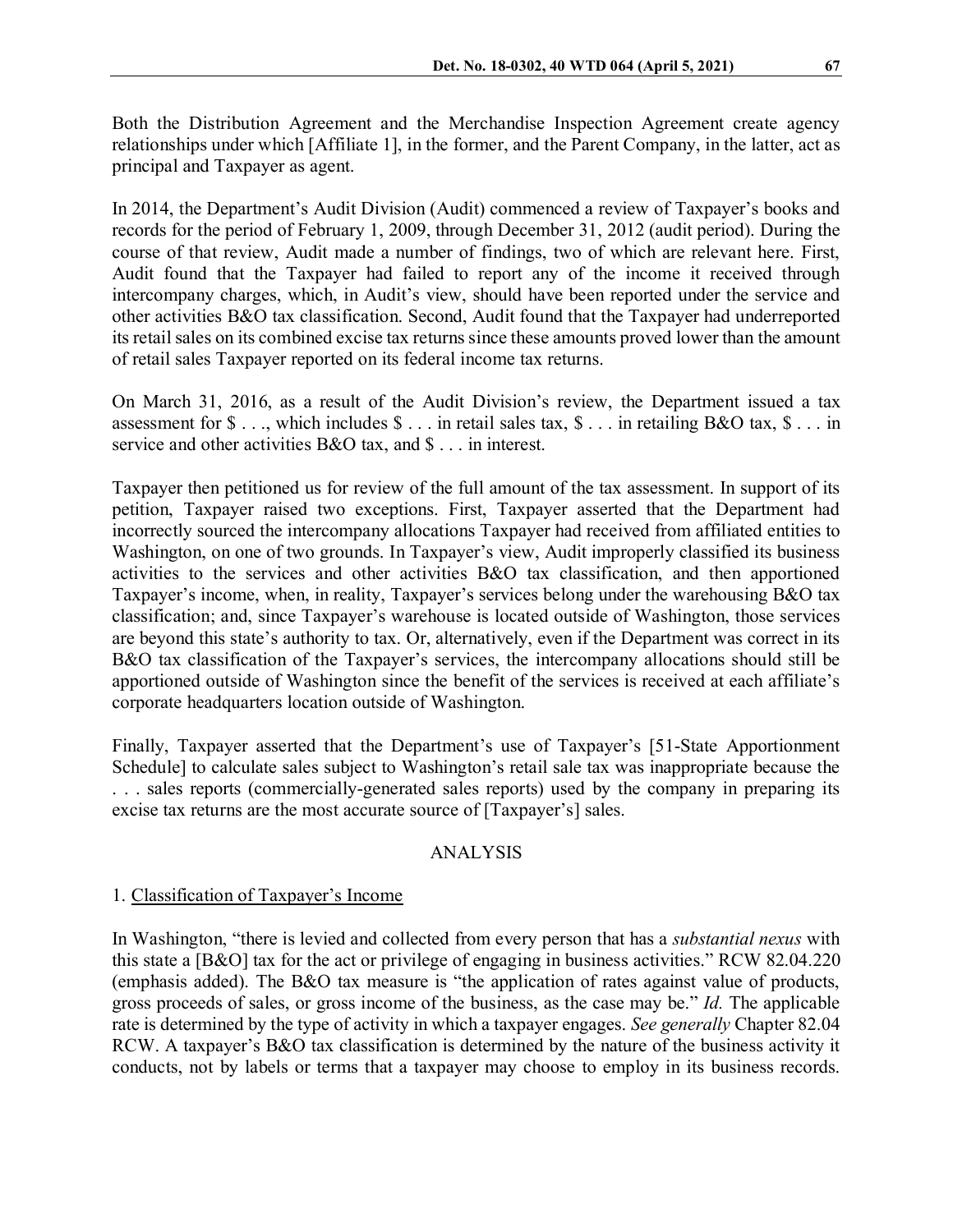Contradictory labels or terms are not relevant if they do not accurately represent the actual nature of the business activity being taxed. RCW 82.04.290(2)(a); Det. No. 17-0231, 37 WTD 088 (2018).

Income from any business activity that is not expressly classified in Chapter 82.04 RCW is taxed under the "catch all" service and other activities B&O tax classification. RCW 82.04.290(2). This tax equals a business' gross income multiplied by 1.5 percent. RCW 82.04.290(2)(a).

Here, Taxpayer disagrees with the Audit Division's classification of its unreported business activity associated with the intercompany charges it received from other affiliated companies under the "catch all" service and other activities B&O tax classification, and argues, instead, that its business activity is expressly classified as warehousing under RCW 82.04.280, and cannot, therefore, be subject to the "catch-all" service and other activities B&O tax classification.

RCW 82.04.280(1) does, indeed, expressly classify the business of storage warehousing. Thus, "every person engaging within this state in the business of . . . (d) operating a . . . storage warehouse" is subject to B&O tax equal to the gross income of the business multiplied by a rate of 0.484 percent. (Emphasis added). RCW 82.04.280(2)(b) defines "storage warehouse" as follows:

[A] building or structure, or any part thereof, in which goods, wares, or merchandise are received for storage for compensation, except field warehouses, fruit warehouse, fruit packing plants, warehouses licensed under chapter 22.09 RCW, public garages storing automobiles, railroad freight sheds, docks and wharves, and 'self-storage" or "mini storage" facilities whereby customers have direct access to individual storage areas by separate entrance . . . .

WAC 458-20-182 (Rule 182), the Department's administrative rule addressing warehousing, provides the following additional guidance:

(2) **Business and occupation tax.** Warehouse businesses are taxable according to the nature of their operations and the specific kinds of goods stored, as follows:

(a) Persons engaged in operating any "storage warehouse" . . . are subject to tax under the warehousing classification, measured by the gross income of the business. (See RCW 82.04.280.)

(b) "Storage warehouse" means a building or structure, or any part thereof, in which goods, wares, or merchandise are received for storage for compensation . . . .

(c) Persons engaged in operating any warehouse business, other than those of (a) and (b) of this subsection, are subject to tax under the service classification, measured by the gross income of the business. (See RCW  $82.04.290$ .)...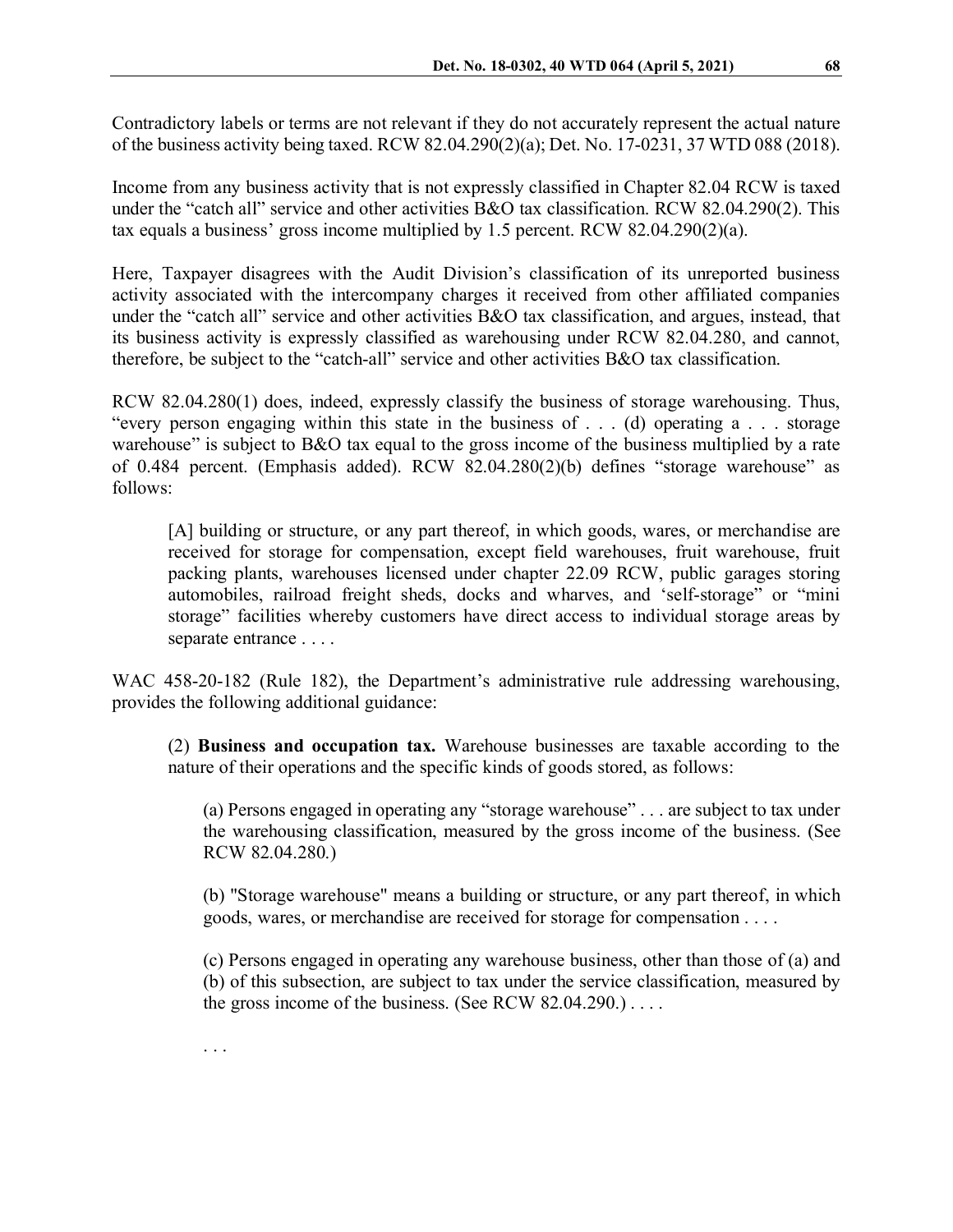Rule 182(2)(a) does not say that those engaged in operating a warehouse business are subject to tax under the warehousing B&O tax classification. Instead, it states that "[p]ersons engaged in operating any 'storage warehouse' . . . as defined herein, are subject to tax under the warehousing classification." It is a well-established rule of statutory construction that "[s]tatutes must be interpreted and construed so that all the language used is given effect, with no portion rendered meaningless or superfluous." *Whatcom County v. City of Bellingham*, 128 Wn.2d 537, 546, 909 P.2d 1303 (1996). The preferential rate applies to those operating storage warehouses, which are warehouses where items "are received for storage for compensation." RCW 82.04.280(2)(b). In this case, the items are not received for storage for compensation. Affiliates are storing their own items in warehouses that they control, and Taxpayer is compensated for providing distribution services in connection with operating the warehouses, but not for storage.<sup>[3](#page-5-0)</sup>

Because the warehouses at issue are not places where items are received for storage for compensation, the warehouses do not meet the definition of "storage warehouses" under RCW 82.04.280, and Taxpayer does not qualify for the preferential rate. Accordingly, Taxpayer's business activities are properly classified in the service and other activities B&O tax classification set forth in RCW 82.04.290(2).

#### 2. Apportionment of Income

Taxpayer further asserts that, even if Audit correctly classified its income under the service and other activities B&O tax classification, as we have determined to be the case, this income still lies beyond Washington's authority to tax. Taxpayer argues that since the benefit of the services

<span id="page-5-0"></span><sup>&</sup>lt;sup>3</sup> These additional activities belie the differences that exist between traditional warehousing, on the one hand, and distribution or fulfilment centers, on the other. As Clifford F. Lynch, a logistics and supply chain management consultant and adjunct professor of business at the University of Memphis, has written in describing these differences:

<sup>•</sup> **A distribution center offers value-added services:** Rather than simply offering static storage, DCs provide a myriad of services for clients, whether those customers are external or internal company departments and functions. A well-organized and managed distribution center will provide such services as transportation, cross-docking, order-fulfillment, labeling and packaging along with whatever services are necessary to complete the order cycle, including order processing, order preparation, shipping, receiving, transportation, returned goods processing and performance measurement.

<sup>•</sup> **A distribution center is customer focused:** While a warehouse is focused on the most efficient cost effective methods of storing products within its walls, a distribution center's sole mission is to provide outstanding service to its customers.

<sup>•</sup> **A distribution center is technology-driven:** The distribution center of today must have in place state-of-the-art order processing, transportation management and warehouse management systems if it is to receive, scan bar codes, locate and store product efficiently, pick/pack and process orders, and plan loads.

<sup>•</sup> **A distribution center is relationship-centric:** Whether its clients are outside companies or other intra-company units, a distribution center must remain focused on its customers' requirements. A distribution center is the principal link between suppliers and customers, and its management must be conversant not only with the customers' needs but also with the most efficient and cost-effective methods of meeting those needs. By contrast, a storage warehouse is so inwardly focused, in most cases, that there is very little understanding of what customer service really means.

Cited in Cliff Holste, Logistics News: *Warehouse or Distribution Center: What is it really*?, Supply Chain Digest, (Aug. 13, 2018, 2:38 PM), http://scdigest.com/assets/Experts/Holste\_09-12-16.php. We find Taxpayer operates a distribution center, not a warehouse.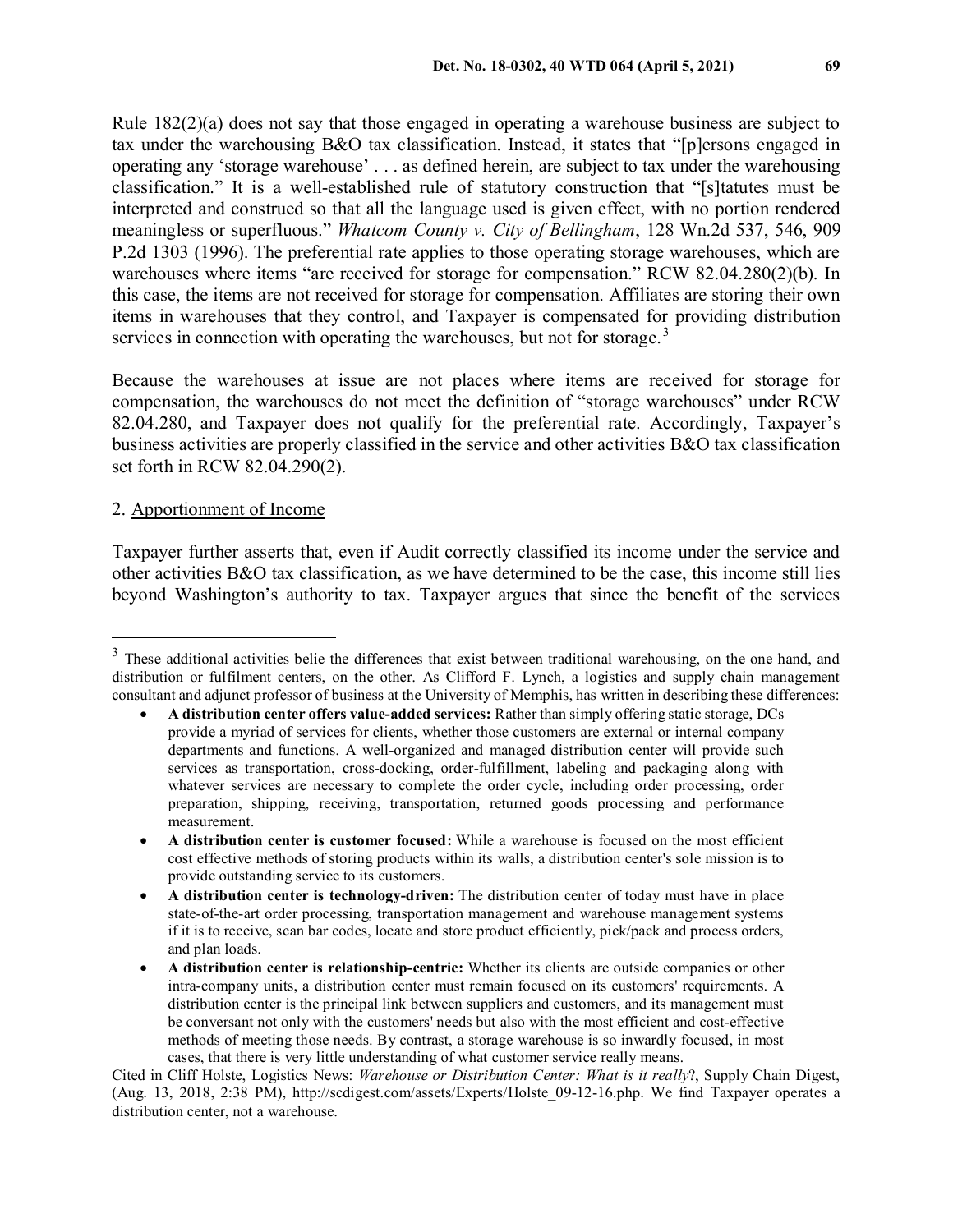Taxpayer provides [Affiliate 1] and Parent are received by these affiliated companies at their respective corporate headquarters, outside of Washington, the intercompany allocations Taxpayer received must also be apportioned outside of this state . . . .

Effective June 1, 2010, the method of apportioning gross income for taxpayers that earn income under the service & other activities B&O tax classification changed from cost apportionment to a method referred to as "single-factor" apportionment.

Thus, beginning June 1, 2010, RCW 82.04.460(1) provides as follows:

Except as otherwise provided in this section, any person earning apportionable income taxable under this chapter and also taxable in another state must, for the purpose of computing tax liability under this chapter, apportion to this state, in accordance with RCW 82.04.462, that portion of the person's apportionable income derived from business activities performed within this state.

To determine taxable income in such cases, a taxpayer's total apportionable income is multiplied by a fraction referred to as the "receipts factor." RCW 82.04.462(3)(a). The numerator of the receipts factor is Washington apportionable receipts and the denominator is the worldwide apportionable receipts minus "throw-out income." *See id*.; Rule 19402(402). During the relevant time period, RCW 82.04.462(3)(b) provided that, in calculating a receipts factor, gross income is to be attributed to the state in which a taxpayer's customers "received the benefit of the taxpayer's service." RCW 82.04.462(3)(b)(i). RCW 82.04.462(3)(b) provides:

[F]or purposes of computing the receipts factor, gross income of the business generated from each apportionable activity is attributable to the state:

(i) Where the customer received the benefit of the taxpayer's service or, in the case of gross income from royalties, where the customer used the taxpayer's intangible property. When a customer receives the benefit of the taxpayer's services or uses the taxpayer's intangible property in this and one or more other states and the amount of gross income of the business that was received by the taxpayer in return for the services received or intangible property used by the customer in this state can be reasonably determined by the taxpayer, such amount of gross income must be attributed to this state.

(ii) If the customer received the benefit of the service or used the intangible property in more than one state and if the taxpayer is unable to attribute gross income of the business under the provisions of (b)(i) of this subsection (3), gross income of the business must be attributed to the state in which the benefit of the service was primarily received or in which the intangible property was primarily used.

Likewise, RCW 82.04.462(3)(viii) defines the word, "customer," for these purposes to mean the "person or entity to whom the taxpayer makes a sale or renders services or from whom the taxpayer otherwise receives gross income of the business . . . . " Rule 19402, the Department's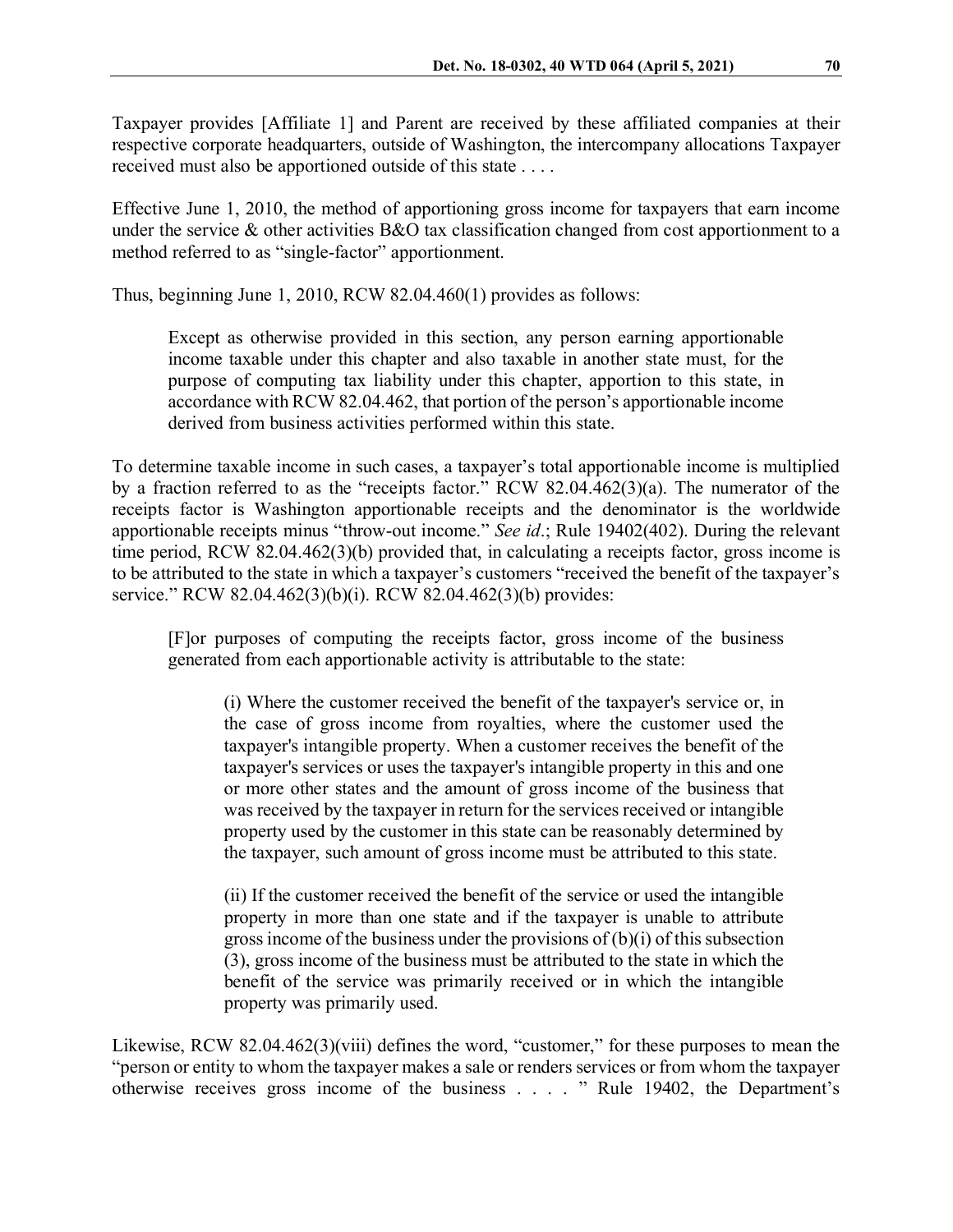administrative rule implementing RCW 82.04.462, further clarifies the definition, stating that for purposes of single factor apportionment, a "customer" is the:

[P]erson or entity to whom the taxpayer makes a sale, grants the right to use intangible property, or renders services or from whom the taxpayer otherwise directly or indirectly receives gross income of the business. If the taxpayer performs apportionable services for the benefit of a third party, the term "customer" means the third party beneficiary.

Rule 19402(106)(e). Rule 19402 provides further guidance regarding the attribution of apportionable income, including the following:

Receipts are attributed to states based on a cascading method or series of steps. The department expects that most taxpayers will attribute apportionable receipts based on (a)(i) of this subsection because the department believes that either the taxpayer will know where the benefit is actually received or a "reasonable method of proportionally attributing receipts" will generally be available. These steps are:

(a) Where the customer received the benefit of the taxpayer's service . . . ; (i) If a taxpayer can reasonably determine the amount of a specific apportionable receipt that relates to a specific benefit of the services received in a state, that apportionable *receipt is attributable to the state in which the benefit is received*. When a customer receives the benefit of the taxpayer's services in this and one or more other states and the amount of gross income of the business that was received by the taxpayer in return for the services received by the customer in this state can be reasonably determined by the taxpayer, such amount of gross income must be attributed to this state. This may be shown by application of a reasonable method of proportionally attributing the benefit among states. The result determines the receipts attributed to each state. Under certain situations, the use of data based on an attribution method specified in (b) through (f) of this subsection may also be a reasonable method of proportionally attributing receipts among states (see Examples 4 and 5 below).

Rule 19402(301) (Emphasis added.). The administrative rule then proceeds to describe additional cascading steps in the series that a taxpayer is to follow if either (a)(i) or (a)(ii) are not feasible. These additional steps mirror the steps described in RCW 82.04.462(3)(b)(iii) – (vii).

The phrase "benefit of the taxpayer's service" is not statutorily defined. Nevertheless, Rule 19402(303) does provide the following guidance, which depends on the factual circumstances involved:

**Benefit of the service explained**. The first two steps (subsection (301)(a)(i) and (ii) of this rule) used to attribute apportionable receipts to a state are based on where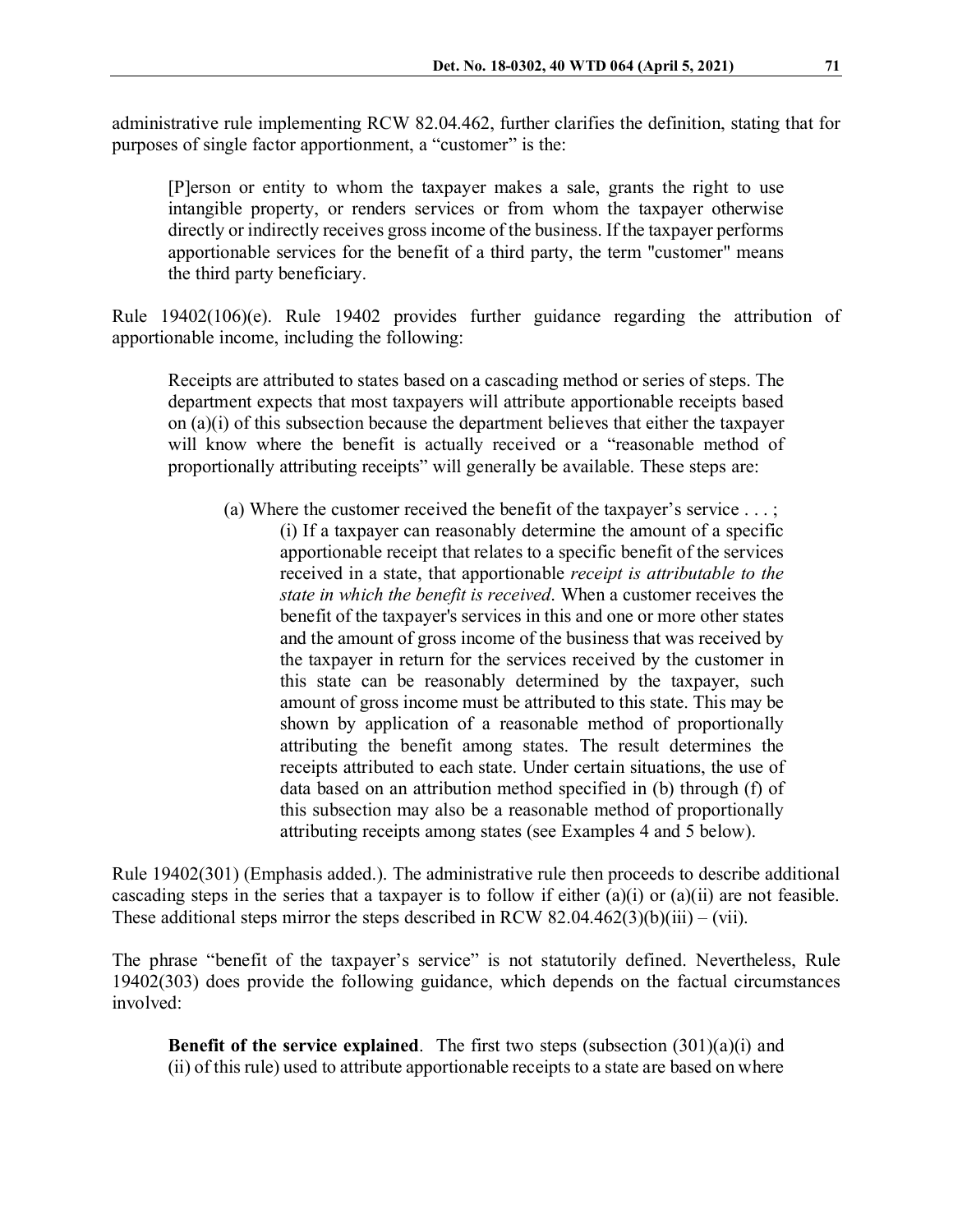the taxpayer's customer receives the benefit of the service. This subsection explains the framework for determining where the benefit of a service is received.

(a) **If the taxpayer's service relates to real property, then the benefit is received where the real property is located. The following is a nonexclusive list of services that relate to real property:** 

(i) Architectural;

(ii) Surveying;

(iii) Janitorial;

(iv) Security;

(v) Appraisals; and

(vi) Real estate brokerage.

(b**) If the taxpayer's service relates to tangible personal property, then the benefit is received where the tangible personal property is located or intended/expected to be located.**

(i) Tangible personal property is generally treated as located where the place of principal use occurs. If the tangible personal property is subject to state licensing (e.g., motor vehicles), the principal place of use is presumed to be where the property is licensed; or

(ii) If the tangible personal property will be created or delivered in the future, the principal place of use is where it is expected to be used or delivered. The following is a nonexclusive list of services that relate to tangible personal property:

(A) Designing specific/unique tangible personal property;

(B) Appraisals;

(C) Inspections of the tangible personal property;

(D) Testing of the tangible personal property;

(E) Veterinary services; and

(F) Commission sales of tangible personal property.

(c) **If the taxpayer's service does not relate to real or tangible personal property, the service is provided to a customer engaged in business, and the service relates to the customer's business activities, then the benefit is received where the customer's related business activities occur.** The following is a nonexclusive list of business related services:

(i) Developing a business management plan;

(ii) Commission sales (other than sales of real or tangible personal property);

(iii) Debt collection services;

(iv) Legal and accounting services not specific to real or tangible personal property;

(v) Advertising services; and

(vi) Theater presentations.

(Emphasis in original). Accordingly, determining where the Affiliates receive the benefit of Taxpayer's services largely depends on the nature of the specific service it provides. Here, we have determined Taxpayer's services relate to articles of clothing and accessories, which is to say,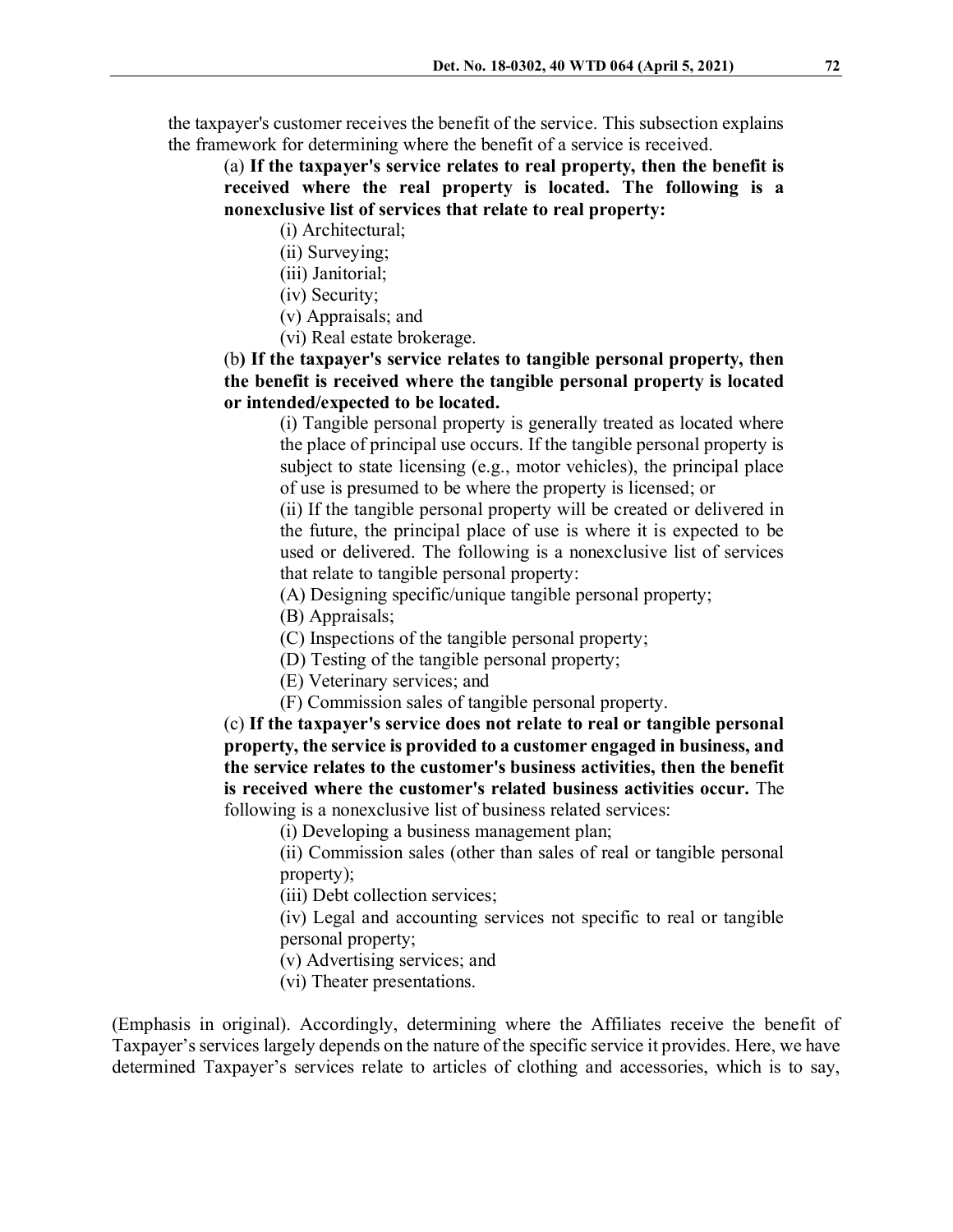tangible personal property. Thus, Taxpayer's customers receive the benefit of these services in the states in which that tangible personal property is, or is expected to be, located.

In this case, the tangible personal property to which Taxpayer's services relate is undeniably located in [out-of-state] at the time Taxpayer provides the majority of its services in connection with that property. Presumably, however, that same property will, at some point, be destined for, and therefore reasonably can expected to be in, other locations. Accordingly, the question before us is at what point in the distribution process should the receipt of the benefit of Taxpayer's services be measured for purposes of apportionment? To answer this question, we must look to the specific nature of the services at issue, as delineated in the respective agreements presented in this case.

First, the Taxpayer performs a host of services on behalf of its Parent company pursuant to the Merchandising Inspection Agreement, including:

- 1) Accepting delivery of goods on behalf of [Parent] at [Taxpayer's] or an affiliated entity's shipping dock immediately prior to pick up by common carrier for delivery to [Parent];
- 2) Inspecting the goods; and,
- 3) For purposes of such delivery, accepting or rejecting such goods.

Second, Taxpayer also performs a variety of services on behalf of its Affiliates pursuant to the Distribution Services Agreement. These services include:

(a) receipt of Specialty Retail Products from domestic or foreign vendors; (b) interaction with affiliates of [Affiliate 1] regarding logistics, tracking and customs compliance associated with the receipt of Specialty Retail Products; (c) inspection and acceptance or rejection of Specialty Retail Products received; and (d) coordination of incoming transportation deliveries.

In return for this performance, Taxpayer receives gross income from its Parent and affiliated companies. In each of these instances, we believe the affiliated entities for whom the services are rendered represent Taxpayer's "customer" in connection with these, specific services.<sup>[4](#page-9-0)</sup> It follows then that, at this early stage along what may be envisioned as a "distribution continuum," Taxpayer's affiliated entities receive the benefit of Taxpayer's services at the location of the tangible personal property's primary use. Taxpayer's customers are deriving (or using) the benefit of Taxpayer's services in connection with tangible personal property at the location of the distribution center, in this instance in [out-of-state].

At the other end of the distribution continuum, however, Taxpayer derives further income from its Affiliates in return for Taxpayer's provision of shipping related services.<sup>[5](#page-9-1)</sup> At this point in the

<span id="page-9-0"></span><sup>&</sup>lt;sup>4</sup> Indeed, at this stage in the distribution process, we believe it is highly unlikely that Taxpayer has any idea where each individual piece of subject property will ultimately end up. Thus, all that can be fairly said at this point in the process is that the property is located in [out-of-state] and, while that property might reasonably be expected to be *somewhere else* eventually, its specific future destination (or future customers) remain unknown. 5 Described in the Distribution Services Agreement as follows:

<span id="page-9-1"></span>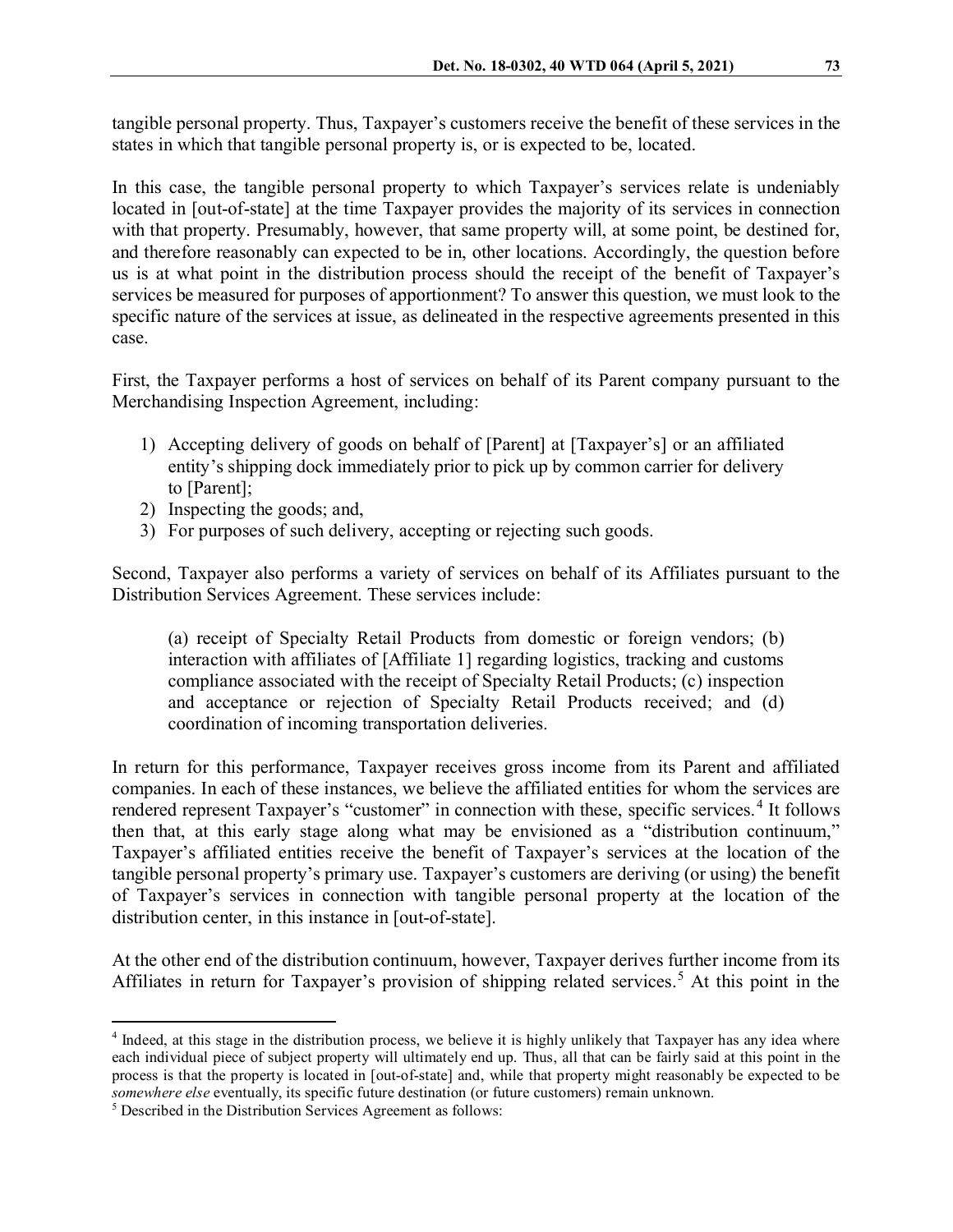process, the destination of the related tangible personal property will likely be known to a certainty. As a result, we believe that with respect to income derived in connection with these services, Taxpayer's customers are the specific Affiliates to whom the tangible personal property is being shipped. Thus, under Rule 19402(303)(b)(ii), each specific Affiliate receives the benefit of Taxpayer's services in the location to which this property is destined, that is to say, where the property is intended or expected to be. Accordingly, that income is apportioned based on the property's intended destination, which, for some property, will include Washington.

Finally, Taxpayer also performs other, non-shipping related services for the benefit of its Affiliates pursuant to Distribution Services Agreement. For example, this agreement specifically obligates Taxpayer to perform various "repackaging"[6](#page-10-0) and "sorting" [7](#page-10-1) services. Since the record does not contain sufficient information to determine whether these particular services are performed at a point where Taxpayer knows where the property will be delivered or is expected to be delivered, we are unable to determine how much services will be apportioned under Rule 19402(303). Therefore, we remand this income to Audit to determine how to apportion it. Absent additional facts or documentation from Taxpayer regarding this income, . . . Audit [is entitled] to assume such income is earned when Taxpayer knows where the tangible personal property is expected to be delivered.

We also note that it is unclear in this case whether the income in question represents all or a portion of the amounts taxed in the assessment at issue. Accordingly, . . . this issue [is remanded] to Audit to recalculate the service and other activities B&O tax assessed against Taxpayer on Taxpayer's income from operating the distribution center in [out-of-state] consistent with this determination. If there are additional sources of income that were included in this assessment, we ask Taxpayer to provide documentation related to this income to Audit for review.

 <sup>&</sup>quot;Shipping" consists of the following: (a) coordinating outgoing transportation deliveries; (b) interacting with [Affiliate 1] and affiliated parties of [Affiliate 1] regarding the payment of any highway use taxes, fuel taxes or other taxes, insurances or other costs incurred in shipping; (c) interacting with [Affiliate 1] and affiliated parties of [Affiliate 1] regarding the receipt of Specialty Retail Products by [Affiliate 1], by the retail stores and by direct customers of the catalog and Internet operations of [Affiliate 1] and (d) interacting with [Affiliate 1]and affiliated parties of [Affiliate 1] regarding goods damaged in transit or otherwise rejected goods transferred between retail stores, goods transferred between [Affiliate 1] and retail stores or goods subsequently sold to third parties.

<span id="page-10-0"></span> $<sup>6</sup>$  For the reader's convenience, the Distribution Services Agreement defines these services as follows:</sup> "Repackaging" consists of the following: (a) organizing recapping stations within distribution facilities; (b) opening received packages of Specialty Retail Products; (c) Sorting Specialty Retail Products and repackaging Specialty Retail Products as required to fulfill orders of retail stores affiliated with [Affiliate 1] and the catalogue and Internet orders received by [Affiliate 1]; and (d) labeling of products and packages in a manner that complies with applicable regulations by [Affiliate 1].

<span id="page-10-1"></span><sup>7</sup> Delineated as follows:

<sup>&</sup>quot;Sorting" consists of the following: (a) organizing storage space within distribution facilities; (b) retaining Specialty Retail Products for future repackaging and shipping; (c) securing Specialty Retail Products within distribution facilities; and (d) delivering storage of Specialty Retail Products to off-site locations if necessary.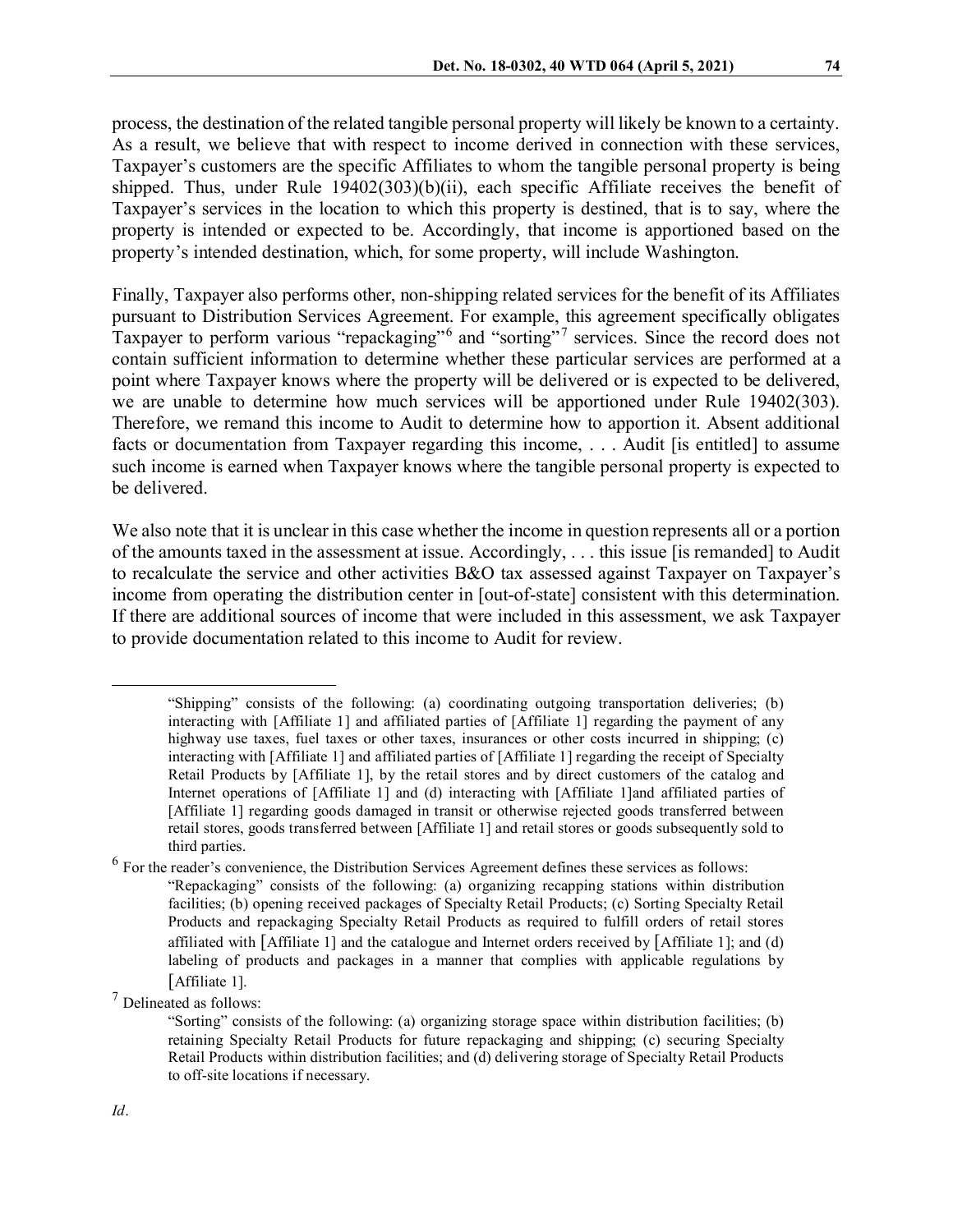3. Use of [51-State Apportionment Schedule]

Washington imposes a retail sales tax on each retail sale within this state. RCW 82.08.020. The term "retail sale" is defined in RCW 82.04.050(1) and includes "every sale of tangible personal property to all persons . . . ." The seller must collect the retail sales tax from the buyer and remit it to the Department. RCW 82.08.050(1), (2). If any seller fails to collect retail sales tax, or remit collected retail sales tax to the Department, it is personally liable to the Department for the amount due. RCW 82.08.050(3).

On March 22, 2007, the Governor signed the Streamlined Sales and Use Tax Agreement (SSUTA) into law and changed the manner in which sales taxes are sourced in the state of Washington. *See* Substitute Senate Bill (SSB) Laws of 2007, ch. 6. This change is codified in RCW 82.32.730, and provides, in pertinent part:

(1) Except as provided in subsections (5) through (7) of this section, for purposes of collecting or paying sales or use taxes to the appropriate jurisdictions, all sales at retail shall be sourced in accordance with this subsection . . .

(a) When tangible personal property, an extended warranty, or a service defined as a retail sale under RCW 82.04.050 is received by the purchaser at a business location of the seller, the sale is sourced to that business location.

(b) When the tangible personal property, extended warranty, or a service defined as a retail sale under RCW 82.04.050 is not received by the purchaser at a business location of the seller, the sale is sourced to the location where receipt by the purchaser or the purchaser's donee, designated as such by the purchaser occurs, including the location indicated by instructions for delivery to the purchaser or donee, known to the seller . . . .

RCW 82.32.730(1)(a), (b). In addition, RCW 82.04.050 imposes B&O tax on every retail sale sourced to the state, in the manner described. The measure against which both the retail sales and retailing B&O tax are imposed are the "gross proceeds of sales," defined to mean:

[T]he value proceeding or accruing from the sale of tangible personal property, digital goods, digital codes, digital automated services, and/or for other services rendered, without any deduction on account of the cost of property sold, the cost of materials used, labor costs, interest, discount paid, delivery costs, taxes, or any other expense whatsoever paid or accrued and without any deduction on account of losses.

RCW 82.04.070. In this case, Taxpayer does not argue that it is not subject to Washington's retail sales and retailing B&O tax on the sales it makes into the state. Rather, Taxpayer disagrees with the manner in which Audit measured the gross proceeds of those sales. Audit contends that [the 51-State Apportionment Schedule] is the best measure. Taxpayer, on the other hand, maintains that commercially generated sales reports prove more accurate. This assertion aside, however, the